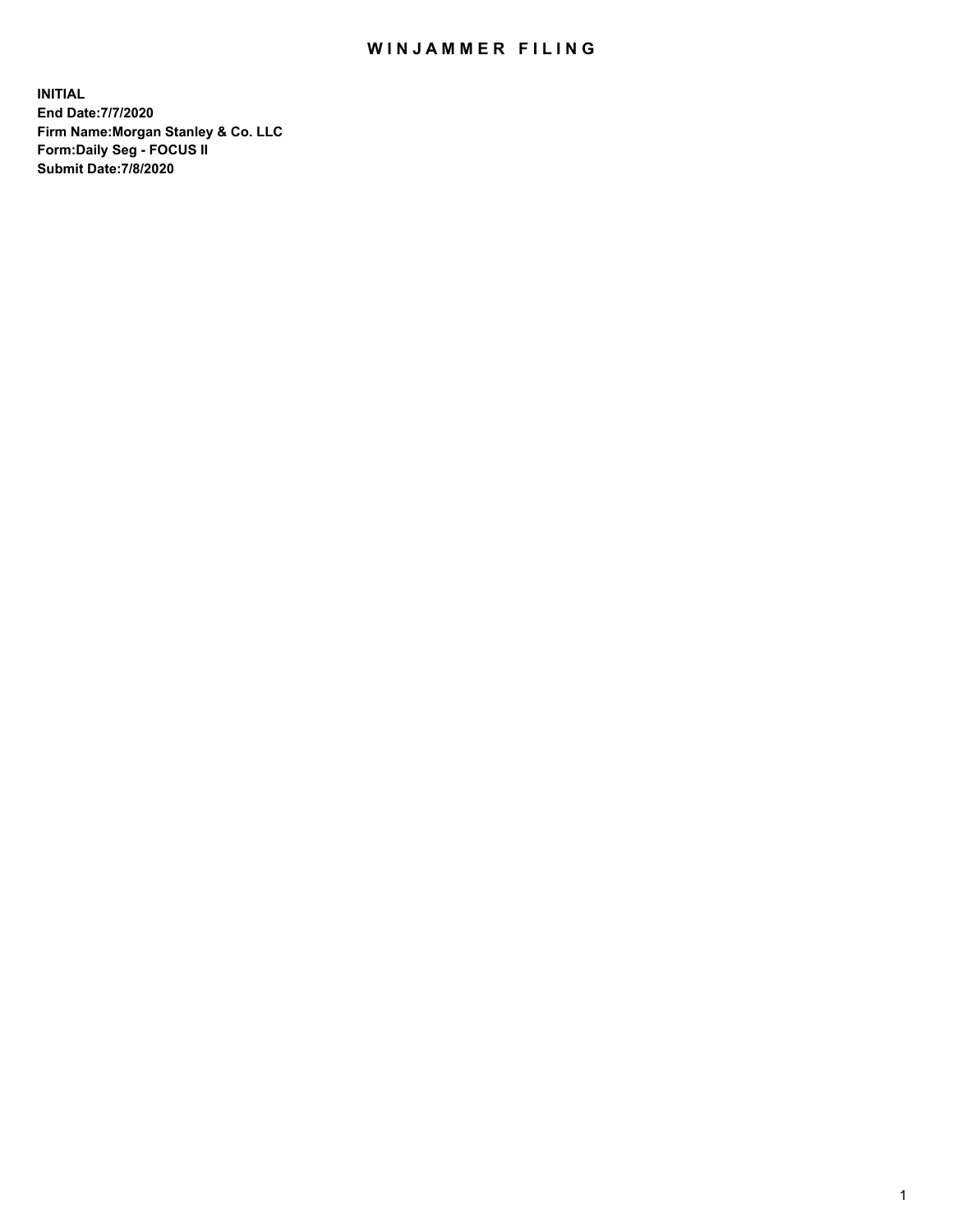**INITIAL End Date:7/7/2020 Firm Name:Morgan Stanley & Co. LLC Form:Daily Seg - FOCUS II Submit Date:7/8/2020 Daily Segregation - Cover Page**

| Name of Company                                                                                                                                                                                                                                                                                                                | Morgan Stanley & Co. LLC                                    |
|--------------------------------------------------------------------------------------------------------------------------------------------------------------------------------------------------------------------------------------------------------------------------------------------------------------------------------|-------------------------------------------------------------|
| <b>Contact Name</b>                                                                                                                                                                                                                                                                                                            | <b>Ikram Shah</b>                                           |
| <b>Contact Phone Number</b>                                                                                                                                                                                                                                                                                                    | 212-276-0963                                                |
| <b>Contact Email Address</b>                                                                                                                                                                                                                                                                                                   | Ikram.shah@morganstanley.com                                |
| FCM's Customer Segregated Funds Residual Interest Target (choose one):<br>a. Minimum dollar amount: ; or<br>b. Minimum percentage of customer segregated funds required:% ; or<br>c. Dollar amount range between: and; or<br>d. Percentage range of customer segregated funds required between:% and%.                         | 235,000,000<br><u>0</u><br>0 <sup>0</sup><br>00             |
| FCM's Customer Secured Amount Funds Residual Interest Target (choose one):<br>a. Minimum dollar amount: ; or<br>b. Minimum percentage of customer secured funds required:% ; or<br>c. Dollar amount range between: and; or<br>d. Percentage range of customer secured funds required between:% and%.                           | 140,000,000<br><u>0</u><br>0 <sub>0</sub><br>0 <sub>0</sub> |
| FCM's Cleared Swaps Customer Collateral Residual Interest Target (choose one):<br>a. Minimum dollar amount: ; or<br>b. Minimum percentage of cleared swaps customer collateral required:% ; or<br>c. Dollar amount range between: and; or<br>d. Percentage range of cleared swaps customer collateral required between:% and%. | 92,000,000<br><u>0</u><br>0 Q<br>0 <sub>0</sub>             |

Attach supporting documents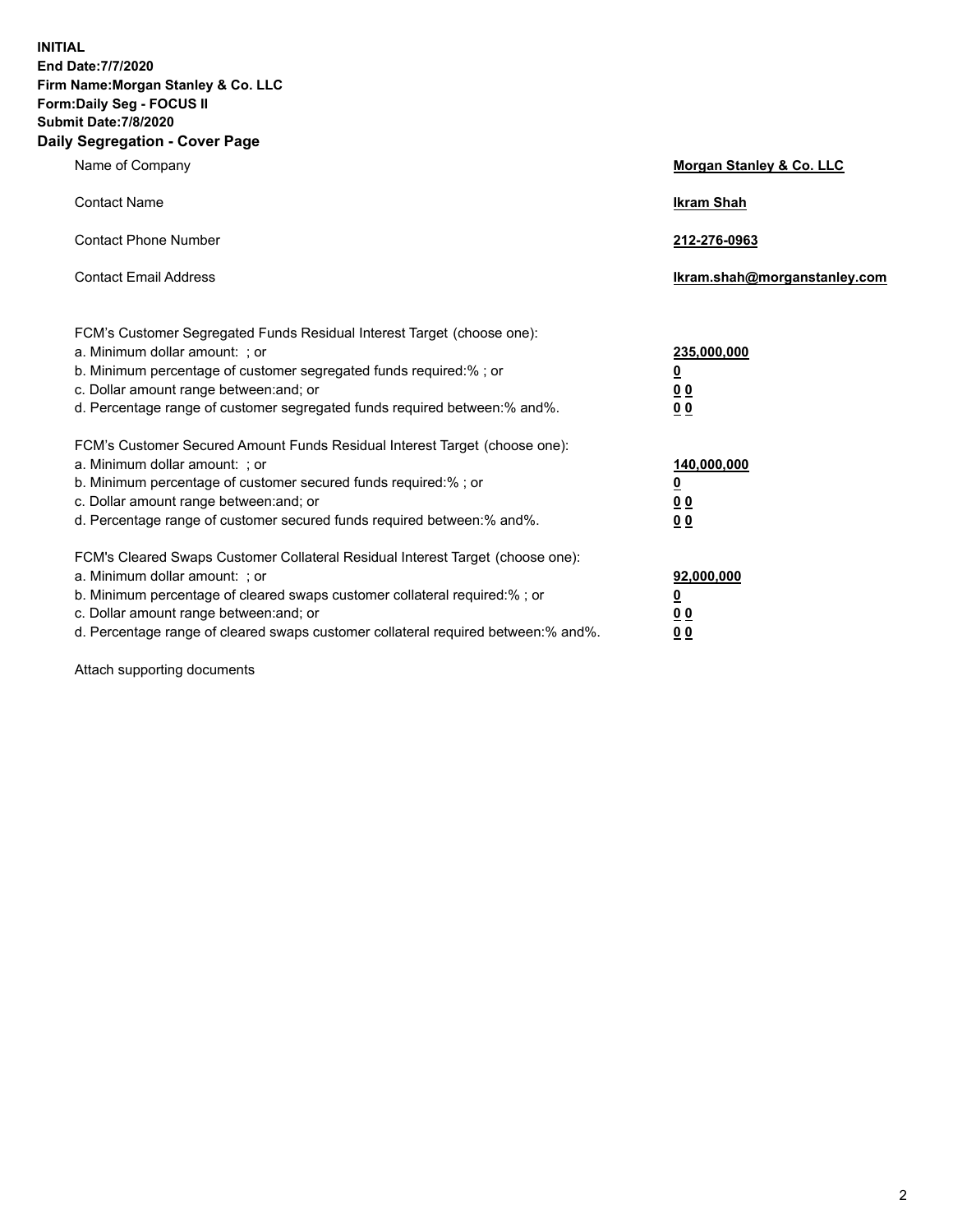|     | <b>INITIAL</b><br><b>End Date:7/7/2020</b><br>Firm Name: Morgan Stanley & Co. LLC<br>Form: Daily Seg - FOCUS II<br><b>Submit Date: 7/8/2020</b><br><b>Daily Segregation - Secured Amounts</b> |                                                   |
|-----|-----------------------------------------------------------------------------------------------------------------------------------------------------------------------------------------------|---------------------------------------------------|
|     | Foreign Futures and Foreign Options Secured Amounts                                                                                                                                           |                                                   |
|     | Amount required to be set aside pursuant to law, rule or regulation of a foreign                                                                                                              | $0$ [7305]                                        |
|     | government or a rule of a self-regulatory organization authorized thereunder                                                                                                                  |                                                   |
| 1.  | Net ledger balance - Foreign Futures and Foreign Option Trading - All Customers                                                                                                               |                                                   |
|     | A. Cash                                                                                                                                                                                       | 4,272,780,271 [7315]                              |
|     | B. Securities (at market)                                                                                                                                                                     | 3,128,691,640 [7317]                              |
| 2.  | Net unrealized profit (loss) in open futures contracts traded on a foreign board of trade                                                                                                     | 351, 337, 857 [7325]                              |
| 3.  | Exchange traded options                                                                                                                                                                       |                                                   |
|     | a. Market value of open option contracts purchased on a foreign board of trade                                                                                                                | 4,618,280 [7335]                                  |
| 4.  | b. Market value of open contracts granted (sold) on a foreign board of trade<br>Net equity (deficit) (add lines 1.2. and 3.)                                                                  | -11,898,905 [7337]<br>7,745,529,143 [7345]        |
| 5.  | Account liquidating to a deficit and account with a debit balances - gross amount                                                                                                             | 77,623,172 [7351]                                 |
|     | Less: amount offset by customer owned securities                                                                                                                                              | -67,578,957 [7352] 10,044,215                     |
|     |                                                                                                                                                                                               | [7354]                                            |
| 6.  | Amount required to be set aside as the secured amount - Net Liquidating Equity                                                                                                                | 7,755,573,358 [7355]                              |
|     | Method (add lines 4 and 5)                                                                                                                                                                    |                                                   |
| 7.  | Greater of amount required to be set aside pursuant to foreign jurisdiction (above) or line                                                                                                   | 7,755,573,358 [7360]                              |
|     | 6.                                                                                                                                                                                            |                                                   |
|     | FUNDS DEPOSITED IN SEPARATE REGULATION 30.7 ACCOUNTS                                                                                                                                          |                                                   |
| 1.  | Cash in banks                                                                                                                                                                                 |                                                   |
|     | A. Banks located in the United States                                                                                                                                                         | 638,567,523 [7500]                                |
|     | B. Other banks qualified under Regulation 30.7                                                                                                                                                | 545,674,240 [7520] 1,184,241,763                  |
| 2.  |                                                                                                                                                                                               | [7530]                                            |
|     | Securities<br>A. In safekeeping with banks located in the United States                                                                                                                       |                                                   |
|     | B. In safekeeping with other banks qualified under Regulation 30.7                                                                                                                            | 428,709,400 [7540]<br>0 [7560] 428,709,400 [7570] |
| 3.  | Equities with registered futures commission merchants                                                                                                                                         |                                                   |
|     | A. Cash                                                                                                                                                                                       | 15,248,986 [7580]                                 |
|     | <b>B.</b> Securities                                                                                                                                                                          | $0$ [7590]                                        |
|     | C. Unrealized gain (loss) on open futures contracts                                                                                                                                           | 1,977,257 [7600]                                  |
|     | D. Value of long option contracts                                                                                                                                                             | $0$ [7610]                                        |
|     | E. Value of short option contracts                                                                                                                                                            | 0 [7615] 17,226,243 [7620]                        |
| 4.  | Amounts held by clearing organizations of foreign boards of trade                                                                                                                             |                                                   |
|     | A. Cash                                                                                                                                                                                       | $0$ [7640]                                        |
|     | <b>B.</b> Securities                                                                                                                                                                          | $0$ [7650]                                        |
|     | C. Amount due to (from) clearing organization - daily variation                                                                                                                               | $0$ [7660]                                        |
|     | D. Value of long option contracts                                                                                                                                                             | $0$ [7670]                                        |
|     | E. Value of short option contracts                                                                                                                                                            | 0 [7675] 0 [7680]                                 |
| 5.  | Amounts held by members of foreign boards of trade<br>A. Cash                                                                                                                                 |                                                   |
|     | <b>B.</b> Securities                                                                                                                                                                          | 3,297,769,672 [7700]<br>2,699,982,240 [7710]      |
|     | C. Unrealized gain (loss) on open futures contracts                                                                                                                                           | 349,360,600 [7720]                                |
|     | D. Value of long option contracts                                                                                                                                                             | 4,618,280 [7730]                                  |
|     | E. Value of short option contracts                                                                                                                                                            | -11,898,905 [7735] 6,339,831,887                  |
|     |                                                                                                                                                                                               | $[7740]$                                          |
| 6.  | Amounts with other depositories designated by a foreign board of trade                                                                                                                        | $0$ [7760]                                        |
| 7.  | Segregated funds on hand                                                                                                                                                                      | $0$ [7765]                                        |
| 8.  | Total funds in separate section 30.7 accounts                                                                                                                                                 | 7,970,009,293 [7770]                              |
| 9.  | Excess (deficiency) Set Aside for Secured Amount (subtract line 7 Secured Statement                                                                                                           | 214,435,935 [7380]                                |
|     | Page 1 from Line 8)                                                                                                                                                                           |                                                   |
| 10. | Management Target Amount for Excess funds in separate section 30.7 accounts                                                                                                                   | 140,000,000 [7780]                                |

11. Excess (deficiency) funds in separate 30.7 accounts over (under) Management Target **74,435,935** [7785]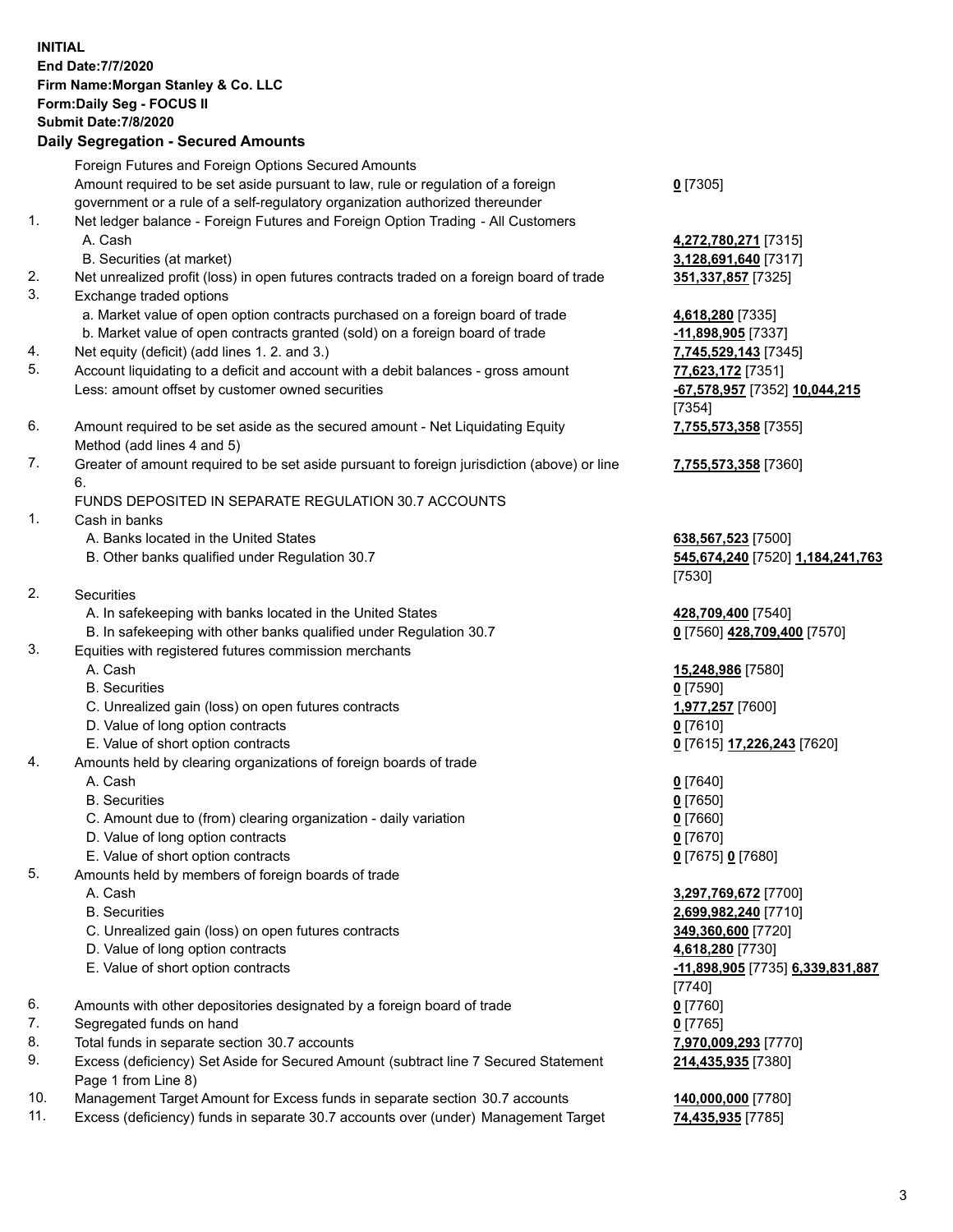**INITIAL End Date:7/7/2020 Firm Name:Morgan Stanley & Co. LLC Form:Daily Seg - FOCUS II Submit Date:7/8/2020 Daily Segregation - Segregation Statement** SEGREGATION REQUIREMENTS(Section 4d(2) of the CEAct) 1. Net ledger balance A. Cash **15,234,290,693** [7010] B. Securities (at market) **8,278,827,942** [7020] 2. Net unrealized profit (loss) in open futures contracts traded on a contract market **1,913,002,395** [7030] 3. Exchange traded options A. Add market value of open option contracts purchased on a contract market **490,943,904** [7032] B. Deduct market value of open option contracts granted (sold) on a contract market **-349,120,048** [7033] 4. Net equity (deficit) (add lines 1, 2 and 3) **25,567,944,886** [7040] 5. Accounts liquidating to a deficit and accounts with debit balances - gross amount **341,104,206** [7045] Less: amount offset by customer securities **-336,201,044** [7047] **4,903,162** [7050] 6. Amount required to be segregated (add lines 4 and 5) **25,572,848,048** [7060] FUNDS IN SEGREGATED ACCOUNTS 7. Deposited in segregated funds bank accounts A. Cash **4,554,938,890** [7070] B. Securities representing investments of customers' funds (at market) **0** [7080] C. Securities held for particular customers or option customers in lieu of cash (at market) **907,625,062** [7090] 8. Margins on deposit with derivatives clearing organizations of contract markets A. Cash **13,011,044,008** [7100] B. Securities representing investments of customers' funds (at market) **0** [7110] C. Securities held for particular customers or option customers in lieu of cash (at market) **7,371,202,880** [7120] 9. Net settlement from (to) derivatives clearing organizations of contract markets **-39,291,485** [7130] 10. Exchange traded options A. Value of open long option contracts **490,943,904** [7132] B. Value of open short option contracts **-349,120,048** [7133] 11. Net equities with other FCMs A. Net liquidating equity **13,693,131** [7140] B. Securities representing investments of customers' funds (at market) **0** [7160] C. Securities held for particular customers or option customers in lieu of cash (at market) **0** [7170] 12. Segregated funds on hand **0** [7150] 13. Total amount in segregation (add lines 7 through 12) **25,961,036,342** [7180] 14. Excess (deficiency) funds in segregation (subtract line 6 from line 13) **388,188,294** [7190] 15. Management Target Amount for Excess funds in segregation **235,000,000** [7194]

16. Excess (deficiency) funds in segregation over (under) Management Target Amount Excess

**153,188,294** [7198]